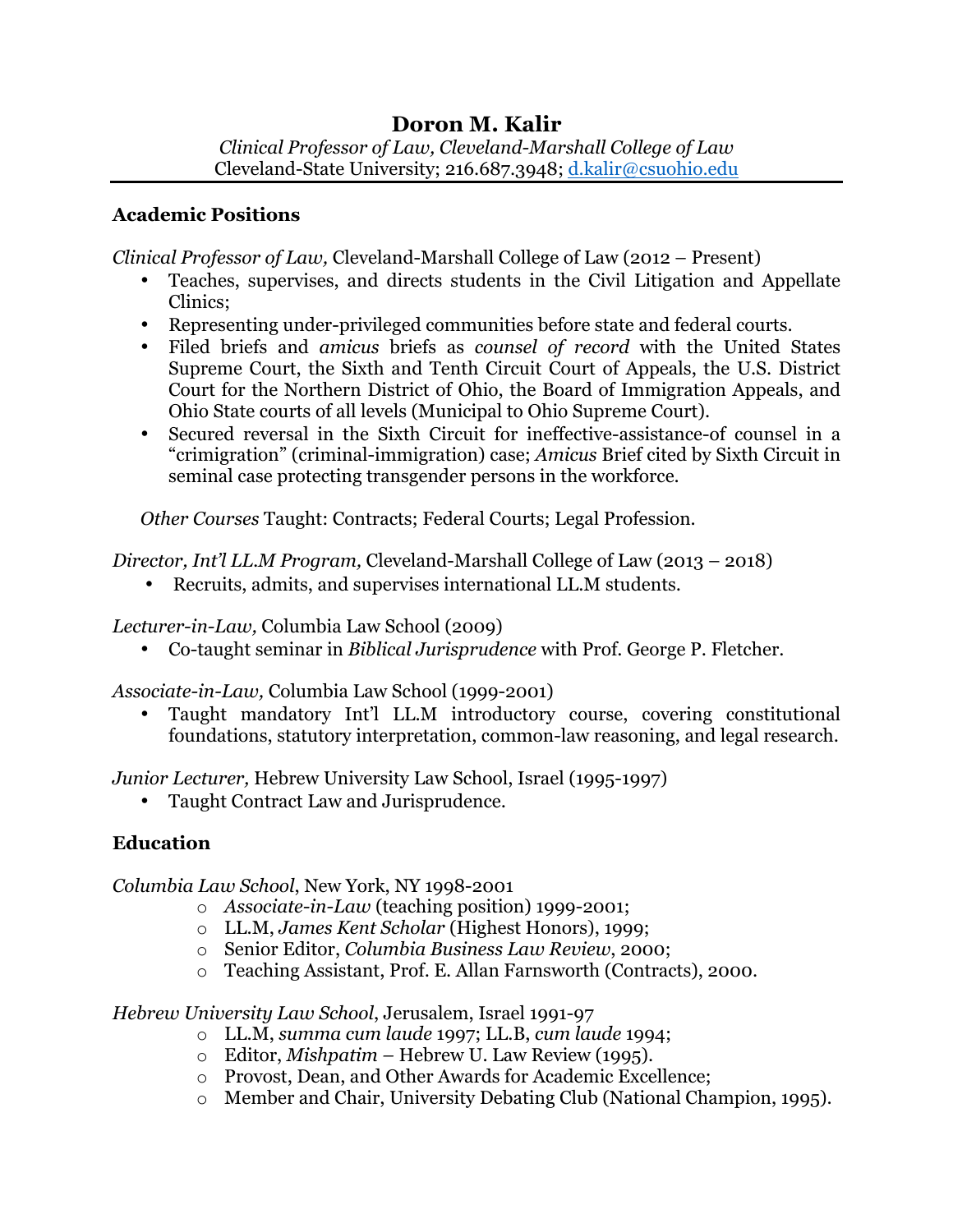## **Publications**

*Rethinking Religious Objections (Old-Testament Based) to Same-Sex Marriage,* 33 NOTRE DAME J. L. & PUB. POLICY 101 (2019).

- Picked up by Legal Theory Blog, pre-publication, 2018.

*Artis v. District of Columbia*: *What Did the Court Actually Say?* 94 NOTRE DAME L. REV. ONLINE 81 (2018).

*Position Brief: The Need for Principled Balancing When Constitutional Values Collide,*  Scholars Strategy Network, Nov. 2018.

*Towards Neutral Principles of Antitrust Enforcement, in* INTERNATIONAL ANTITRUST LAW & POLICY 523 (Ford. Comp. L. Inst. 2008) (with Stephen Axinn).

*Taking Globalization Seriously: Towards General Jurisprudence* 39 COLUM. J. TRANSNAT'L L. 785-821 (2001) (reviewing WILLIAM TWINNING, GLOBALIZATION (2000)).

Translation, AHARON BARAK, PROPORTIONALITY: CONSTITUTIONAL RIGHTS AND THEIR LIMITATIONS (Cambridge University Press, 2012) (translated from Hebrew to English; author is Israel's most celebrated Chief Justice).

#### **United States Supreme Court Briefs**

*Amicus Brief* on behalf of Cuyahoga County in a seminal *Obergefell* same-sex marriage case, 2015 (co-author);

*Amicus Brief* on behalf of the National Association for Social Workers in Child Removal and Qualified-Immunity case, 2014 (*Counsel of Record*);

*Petition for Certiorari* on behalf of an Ohio inmate in a DNA-related matter, 2013 (coauthor);

*Amicus Brief* on behalf of National Coalition Against Censorship in a student-speech case, 2007 (co-author).

#### **Media Appearances**

### *Print/Online/Blogs*

New York Times, Robert Pear, *Transgender Workers Gain New Protection Under Court Ruling*, March 24 (2018) (interview regarding seminal Sixth Circuit decision, which cited the C-M Law Clinic's *Amicus* Brief twice).

Cleveland's Plain Dealer:

• Andrew Tobias, *Armond Budish Urges Supreme Court to Strike Down Same-Sex Marriage Bans, including Ohio's,* Feb. 27, 2015 ("The county's law department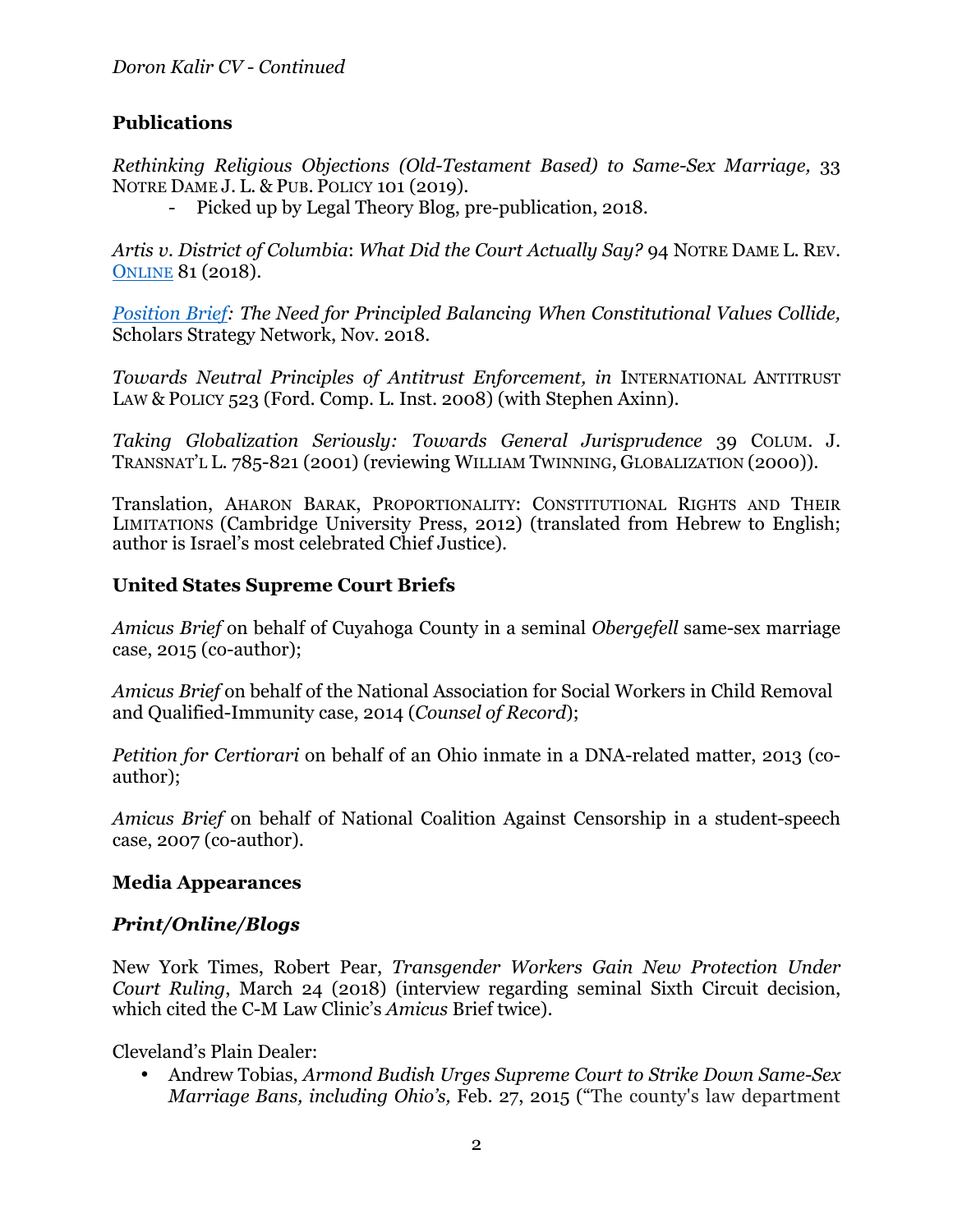wrote the 86-page brief, assisted by Doron Kalir, a C-M Law professor who worked on a volunteer basis.")

• Stephen Koff, Cleveland.com, *If Democrats Won't Confirm Neil Gorsuch to the Supreme Court, Here's What 'Going Nuclear' Means*, Feb. 2, 2017.

Cleveland Jewish News

• Several articles relating to the current evens in Israel, including the Indictment of Prime Minister Netanyahu, Elections, US-Relations, and others.

Law.360

• Interview following securing Sixth-Circuit reversal for ineffective assistance of counsel in a "crimigration" (criminal-immigration) case, Oct. 2, 2018.

American Constitution Society Blog

• *Direct TV v. Imburgia*: Another Brick in the (No Access to Justice) Wall? Guest Blogpost, Nov. 2015.

### **Radio Interviews**

XM Radio, POTUS Show:

June 2018: Discussing the retirement of Justice Kennedy June 2017: Discussing the Supreme Court Travel-Ban case March 2017: Discussing the Gorsuch Nomination to the Supreme Court

#### WURD Radio, Philadelphia:

June 2018: Discussing the retirement of Justice Kennedy; April 2019: Discussing Israeli PM's indictments & Muller Report May 2019: Discusses Congressional subpoenas following Muller Report

### **Speaking Engagements (Selection)**

## *Law, Religion, & LGBTQ Rights*

Cuyahoga Country Council, Testimony before the Council in favor of ordinance protecting LGBTQ members & religious freedom, June 26, 2018.

*Same-Sex Marriage & Jewish Law: Time for a New Paradigm?* Presentation at the AALS (American Association of Law School) Mid-Year Meeting, Washington, D.C., June 5, 2014; Also presented at Michigan State; Toledo Law; and C-M Law.

*Rethinking The Beloved Stories of Genesis,* Short Couse (six lessons) at Congregation Bnai Jeshurun, Cleveland, Sept.-Oct. 2018.

*On the Connection Between Spirituality & Politics,* presentation to Saint Paul Church, Cleveland-Heights, January 2018.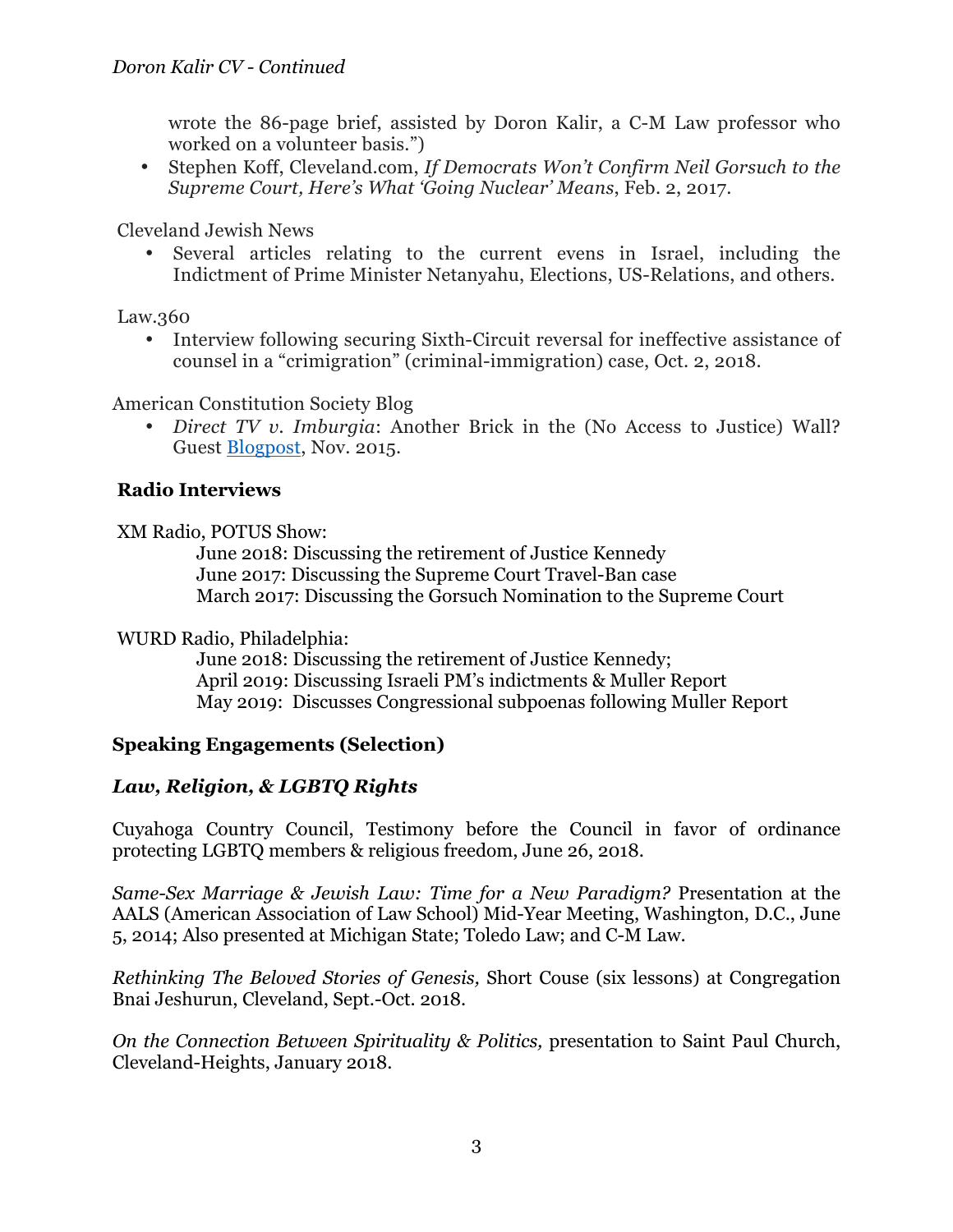*Doron Kalir CV - Continued*

*Sacrificing First Born to God: A Male and Female Perspectives,* Presentation to Congregation Bnai Jesshurun, Cleveland, Rosh HaShana, Sept. 21, 2017

*What Really Happened "In the Beginning (Be'Re'Shit)"?* Presentation to Congregation Bnai Jeshurun, Cleveland, Tikkun Leil Shavuout, May 30, 2017.

*The Ten Commandments – The Last Five,* Presentation at Congregation Bnai Jeshurun's Tikkun Leil Shavuout, May 23, 2015.

*The Philosophy of Emu'nah (Jewish Faith) –* Short Course (six lessons) at Congregation Bnai Jeshurun, Cleveland, Sept.-Oct. 2015.

*Lessons for Contemporary Judaism,* presentation at Congregation Bnai Jeshurun's Tikkun Leil Shavuout, June 2014.

*Human Trafficking – Biblical Prespective:* Panel Discussion at Case Western Reserve University's Siegal Lifelong Learning, November 2013.

## *Law & The Legal Profession*

*The Nomination of Brett Cavanaugh to the Supreme Court, panel presentation at the* Cleveland Metropolitan Bar Association, Sept. 11, 2018.

*Restricting Access to Courts Through ADR Clauses,* presentation at the inaugural Ohio Supreme Court ADR Conference, March 13, 2018.

*First Monday in October –* Panel Discussion of SCOTUS' Latest Term, Presentation to Faculty at Cleveland-Marshall College of Law, October 2012; 2013; 2014; 2016; 2017; 2018.

*Artis v. D.C.: What Did the Court Actually Say?* Presentation at the Annual NE Ohio law-school colloquium, April 27 2018.

*Sanctuary Cities and the Clergy-Penitent Privilege,* Presentation of "Offering Sanctuary" Symposium, Oberlin College, Feb. 28, 2017.

*Providing Right to Counsel to Immigrants Facing Deportation,* Presentation to Anti-Defamation League Board and Civil Rights Committee, Cleveland, Oct. 2, 2017

*Professionalism in Lawyering,* Presentation at Continuing Legal Education (CLE) Seminar hosted by C-M Alumni Association & Federal Bar Association, June 6, 2015.

*The U.S. & Israeli Legal Systems: How Similar Are They? How Different?* Presentation to Cleveland Metropolitan Bar Association's International Law Section, February 2014.

*Purposivism as Constitutional Statutory Interpretation Theory*, Presentation to Cleveland-Marshall College of Law (Faculty Presentation), January 2013.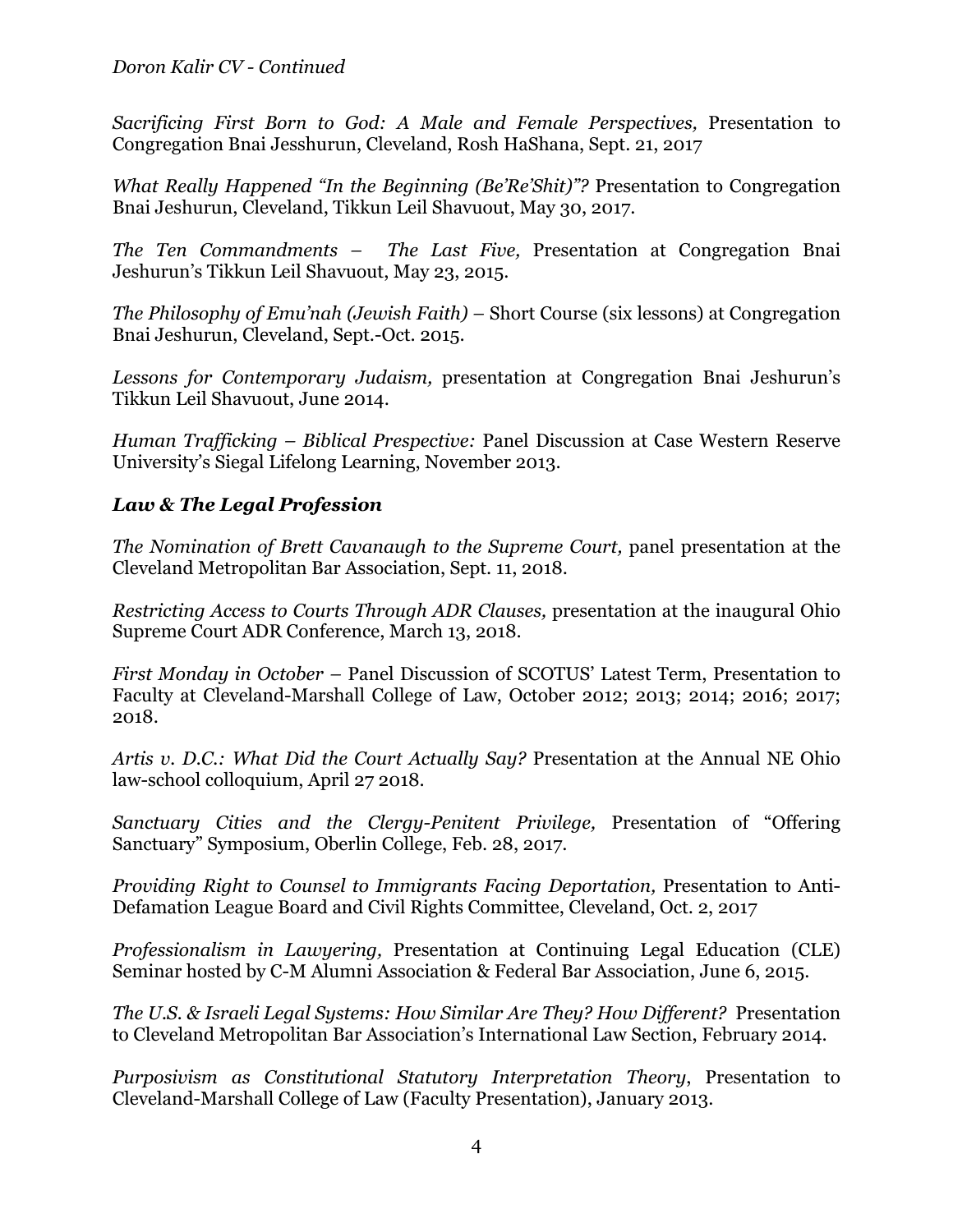### *Israel and the Middle-East Conflict*

*Israeli Elections: What to Expect, What's Not -* several presentations around Cleveland, March-April 2019.

*"Two-State Solution,"* and *"Still Jewish & Democratic?"* Two presentations before the Academic Engagement Network (AEN) Regional Course participants, May 16, 2018.

*Recent Israeli Elections – Data from the Past, Lessons for the Future,* Presentation to the JCC Men's Club, Cleveland, June 1, 2015.

*The Israeli-Palestinian Conflict and International Law,* Panel Discussion at Akron Law School, March 12, 2015.

*The B.D.S. Movement: Risks & Opportunities*, presentation at Fairmount Presbyterian Church Adult Education class, December 14, 2014.

*What's New(s) in Israel?* Presentation at Case Western Reserve University's Siegal Lifelong Learning Program, October 15, 2014.

*Is Israel Still "Jewish & Democratic"?* Presentation at Case Western Reserve University's Siegal Lifelong Learning Program, October 13, 2014.

*Israel 101: Bible, Holocaust, Occupation,* presentation to Cleveland-Marshall College of Law's Jewish Law Students Association, February 2014.

*The Dreyfus Affair Trials*, Panel Discussion at the Maltz Museum of Jewish Heritage hosted by Cleveland-Marshall College of Law, October 2013.

#### **Service**

#### *Service at Cleveland-Marshall College of Law*

Faculty Adviser to:

- *JLSA Jewish Law Student Organization* (2014 Present);
- *ACS – American Constitutional Society* (2014 Present);
- *LDB – Louis D. Brandeis Student Chapter (2018 – Present);*
- *Hillel – Undergraduate Jewish Student Organization (2015 – Present).*

Member, Academic Standard Committee (2016 – Present), and many others.

#### *Professional Service*

Commissioner, Ohio Supreme Court Commission on Certification of Attorneys as Specialists – 2015 – Present.